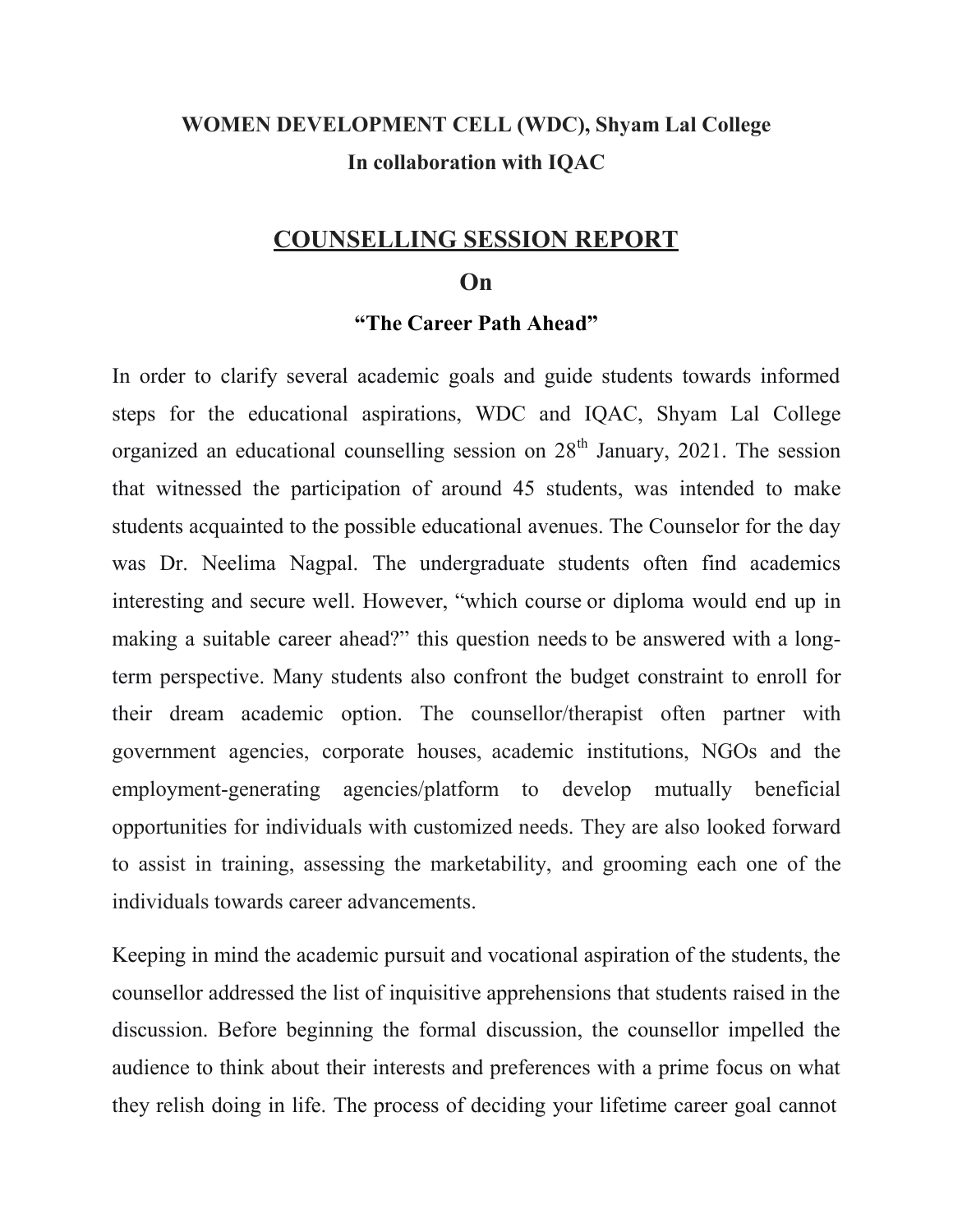be invented in a day. It needs to be designed, shaped and redesigned after selfevaluation several times before we finally attain it.

The students who perform extraordinarily well in academics, even they need to identify their aptitude abilities, skillset,individual intellect levels to start following a particular career path. A modern-day education system is the one which induces experiential learning in the students as only qualifying the examination and bagging a degree may not serve the lifetime goals. The students need to be on toes to learn the skills and try to induce the artistic/creative flavor in their work.

This is also the phase of life where the youth is overwhelmed with emotions and not able to balance between emotional quotient and intellect quotient. Education is often observed as a life changing decision for the student so need to be identified on a scale of pros and cons before finally following a certain path. Staying motivated is a struggle. Any single discussion made with a senior or a counsellor or teacher or vocational professional will not be sufficient. It often requires regular interaction and guidance to prevent the youth from the negative distraction hovering around. No academic degree or diploma would ever fit all the students in the country or state or even a single College. We should not chase what others are doing.

Exploring more avenues is always a good idea and especially when you are at undergraduate levels. The College also offers you a wide variety of extracurricular activities. Hence you have an open arena to decide for your own "character in the play". The education of a child needs a perpetuity in mentoring, hence guidance is often solicited to their growth and development in a complex society that we are living in today. But please make sure that "A successful journey is always unique and designed by the traveler (you) himself and not imposed on you".